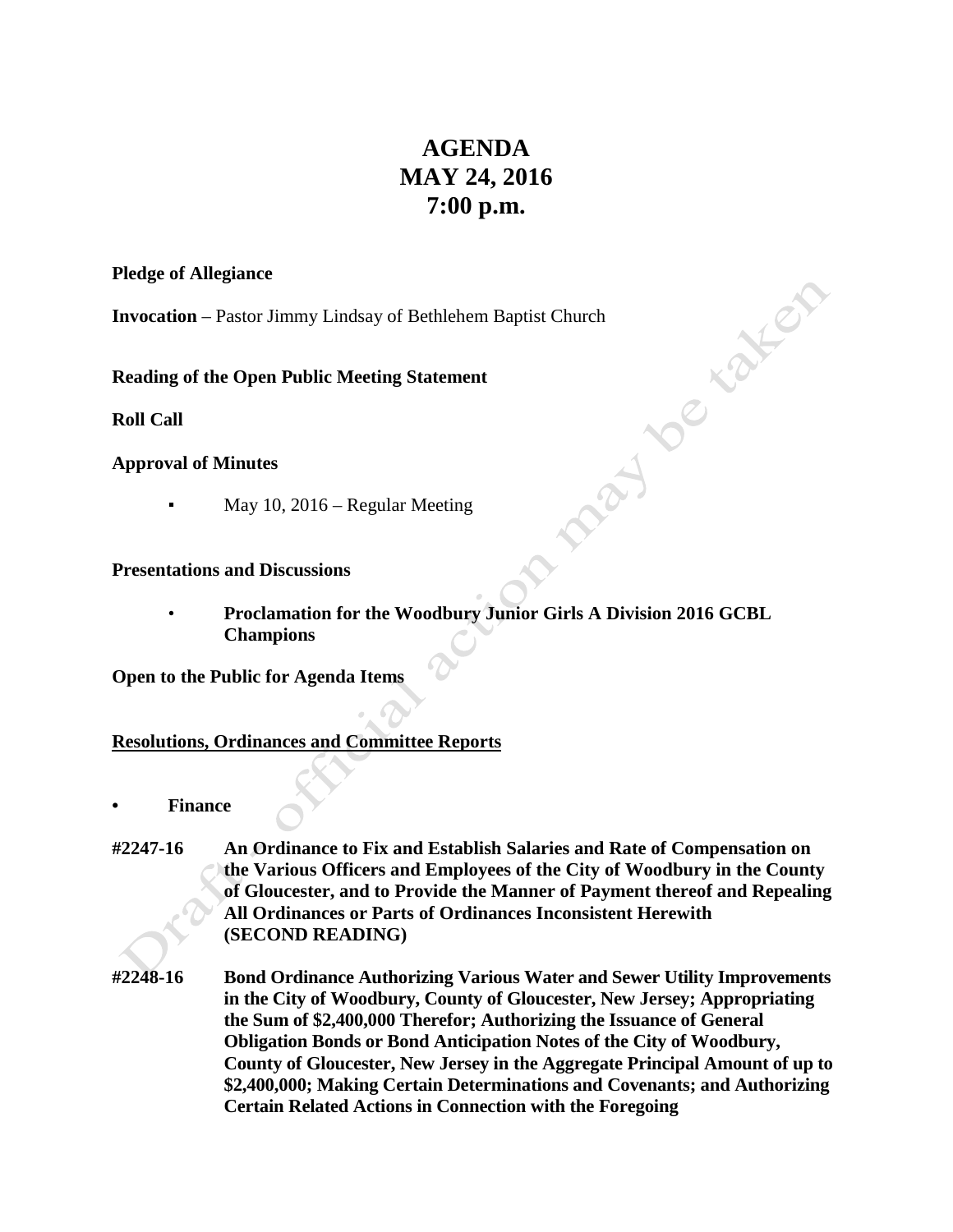#### **(FIRST READING)**

**#2249-16 Bond Ordinance Authorizing the Completion of Various Capital Improvements and the Acquisition of Various Capital Equipment in and for the City of Woodbury, County of Gloucester, New Jersey; Appropriating the Sum of \$2,650,000 Therefor; Authorizing the Issuance of General Obligation Bonds or Bond Anticipation Notes of the City of Woodbury, County of Gloucester, New Jersey in the Aggregate Principal Amount of up to \$1,650,500; Making Certain Determinations and Covenants; and Authorizing Certain Related Actions in Connection with the Foregoing (FIRST READING)**

Motion for Approval to Pay the Listed Vouchers

- **• Parks and Recreation**
- **#16-90 Resolution Awarding a Contract for Site Work for the Laverty Building Complex**
- **• Public Works**
- **#16-91 Resolution Authorizing Change Order No. 2 for the FY2015 Municipal Aid Project – West Barber Avenue**
- **• Green Team**
- **#16-92 Resolution Providing for the Insertion of Special Items of Revenue in the Budget of the City of Woodbury pursuant to N.J.S. 40A:4-87 (Chapter 159, P.L. 1948)**

## **Old Business**

#### **New Business**